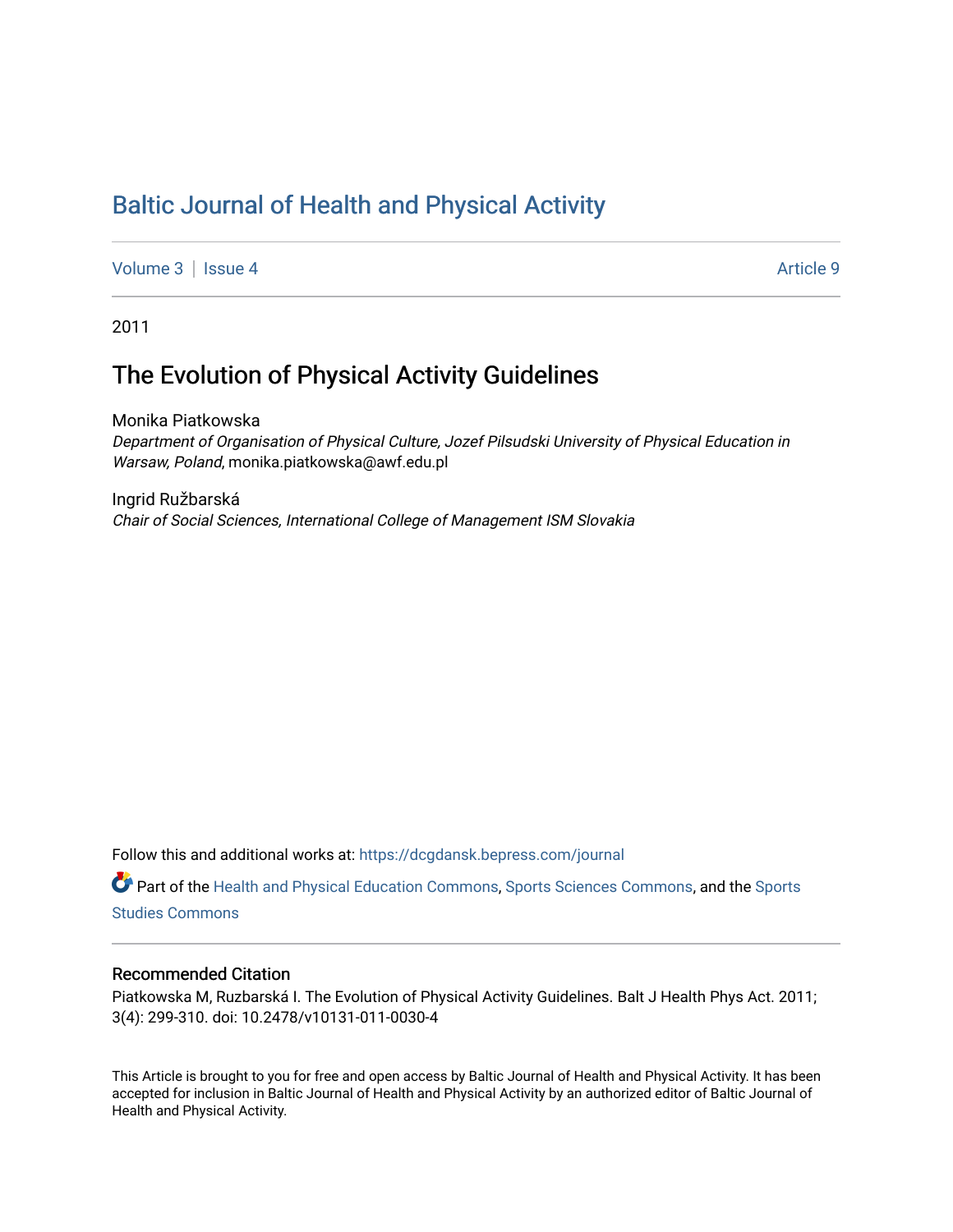

DOI: 10.2478/v10131-011-0030-4

|                                                                                                                                    | The Evolution of Physical Activity Guidelines                                                                                                                                                                                                                                                                                                                                                                                                                                                              |
|------------------------------------------------------------------------------------------------------------------------------------|------------------------------------------------------------------------------------------------------------------------------------------------------------------------------------------------------------------------------------------------------------------------------------------------------------------------------------------------------------------------------------------------------------------------------------------------------------------------------------------------------------|
| <b>Authors' Contribution:</b><br>A - Study Design<br>B - Data Collection                                                           | Monika Piątkowska <sup>1 (A, B, C, D, E)</sup> , Ingrid Ružbarská <sup>2 (F)</sup>                                                                                                                                                                                                                                                                                                                                                                                                                         |
| C - Statistical Analysis<br>D - Data Interpretation<br>E - Manuscript Preparation<br>F - Literature Search<br>G - Funds Collection | Josef Pilsudski University of Physical Education in Warsaw, Poland<br>Department of Organisation of Physical Culture<br><sup>2</sup> International College of Management ISM Slovakia, Prešov, Slovakia<br><b>Chair of Social Sciences</b>                                                                                                                                                                                                                                                                 |
|                                                                                                                                    | Key words: physical activity, HEPA, minimum of physical activity, recommendations                                                                                                                                                                                                                                                                                                                                                                                                                          |
|                                                                                                                                    | <b>Abstract</b>                                                                                                                                                                                                                                                                                                                                                                                                                                                                                            |
|                                                                                                                                    | Background:   As the scientific support for the impact of physical activity on health has grown,<br>physical activity recommendations for the public have been modified. The aim of the<br>paper is to present the evolution of physical activity guidelines, which were formulated<br>on the basis of existing research evidence, produced by experts, mainly in physiology<br>and medicine.                                                                                                              |
| <b>Material/Methods:</b>                                                                                                           | A systematic literature review was applied. In order to interpret the content of text<br>data, a qualitative content analysis was used. It was supported by the Qualitative<br>Data Analysis (QDA) computer software package NVivo 9.                                                                                                                                                                                                                                                                      |
|                                                                                                                                    | <b>Results:</b> Recognition of hazards of a sedentary lifestyle has led numerous groups to<br>promulgate public health recommendations for physical activity. Since 1950s leading<br>scientists and science organisations have participated in developing and publicising<br>these guidelines and in revising them to keep up with the pace of modern exercise<br>science. The paper discusses reasons for differences in the guidelines and provides<br>a summary in order to harmonize existing reports. |
| <b>Conclusions:</b>                                                                                                                | Using epidemiological, clinical and laboratory methods, different expert committees<br>have independently arrived at similar conclusions about the need for physical activity<br>in daily life. However, formulating guidelines regarding an optimal dose of physical<br>activity, which could be universal for everybody, is very problematic. A recommended<br>dose of physical activity must be approachable and adjusted to a particular person or<br>a group.                                         |
| Word count: 5,498<br>Tables: 6                                                                                                     | Received: August 2011                                                                                                                                                                                                                                                                                                                                                                                                                                                                                      |
| Figures: 3<br>References: 42                                                                                                       | Accepted: November 2011<br>Published: December 2011                                                                                                                                                                                                                                                                                                                                                                                                                                                        |
| Corresponding author:<br>Monika Piątkowska, PhD.<br>Department of Organisation of Physical Culture                                 | Josef Pilsudski University of Physical Education in Warsaw, Poland                                                                                                                                                                                                                                                                                                                                                                                                                                         |

34 Marymoncka Str, 00-968 Warsaw

Phone: +48 22 834 04 31 ext. 343 E-mail: monika.piatkowska@awf.edu.pl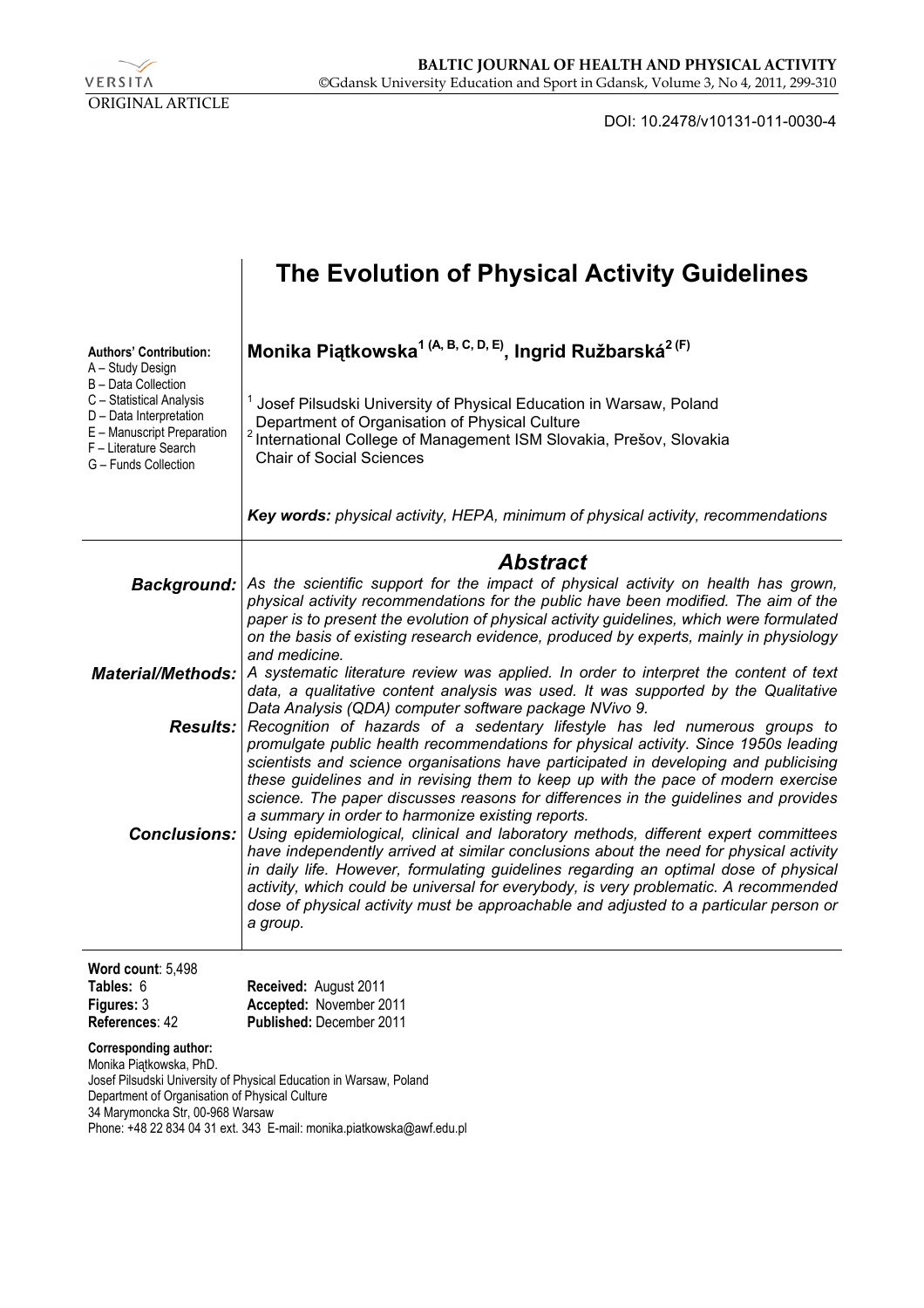### **Introduction**

A human being has always been adapted for a particular physical activity. People living thousands years ago had to care about their health by proper feeding and most of all, by dosing a right amount of activity. Physical activity was part of human nature. From each generation to another, along with the evolution of people and development of technological conveniences, ways of life were continuously changing. Even just one hundred years ago, people devoted about 90% of energy to work of muscles [1]. Nowadays, in highly developed countries, such an index of energy expenditure equals only 1%. This problem is remarkably illustrated by a theoretical model by R. Winiarski [2]. It applies to changes in the structure of human activity within three last centuries (Fig. 1).



Fig. 1. A theoretical model of changes in the structure of human activity within three last centuries Source: [2]

The amount of activity of a human being has been substantially reduced. It contributes to the phenomenon of hypokinesia, which has a negative influence on health of individuals and societies. Hypokinesia, i.e. a deficiency in body movement, is a lack of physical activity necessary for health and normal functioning of an organism [3].

The demand to estimate an optimal dose of physical activity started to appear along with the change of human activity structure. First, it is necessary to explain what physical activity dose is. The dose of exercises is a specified amount of physical exercises, necessary to achieve a defined effect [3]. It can be a biological, psychological, efficiency or health-related effect. A dose relates to various forms of physical activity (PA). The main constituents used for defining a PA dose include the type, intensity, frequency and duration of the undertaken physical activities [4]. The amount, or volume of PA, is defined by the product intensity × frequency × duration, most often expressed in units of expenditure of energy, i.e. kcal/day, MET-min/day. The expenditure of energy depends on the size of each factor. Figure 2 presents various matchings of PA constituents, which lead to expenditure of the same amount of energy – about 1,800 kcal per week.

There is a significant interpersonal diversification in most responses about particular doses of physical activity [3]. In order to strictly determine a dose of physical exercises, their design must be unequivocally based on the specificity of a response, in which various mechanisms take part, and also on the efficiency and applicability of particular exercises. A recommended dose of physical activity must be approachable and realisable for particular person or group, in proper average time, space, with specific equipment and at average physical fitness.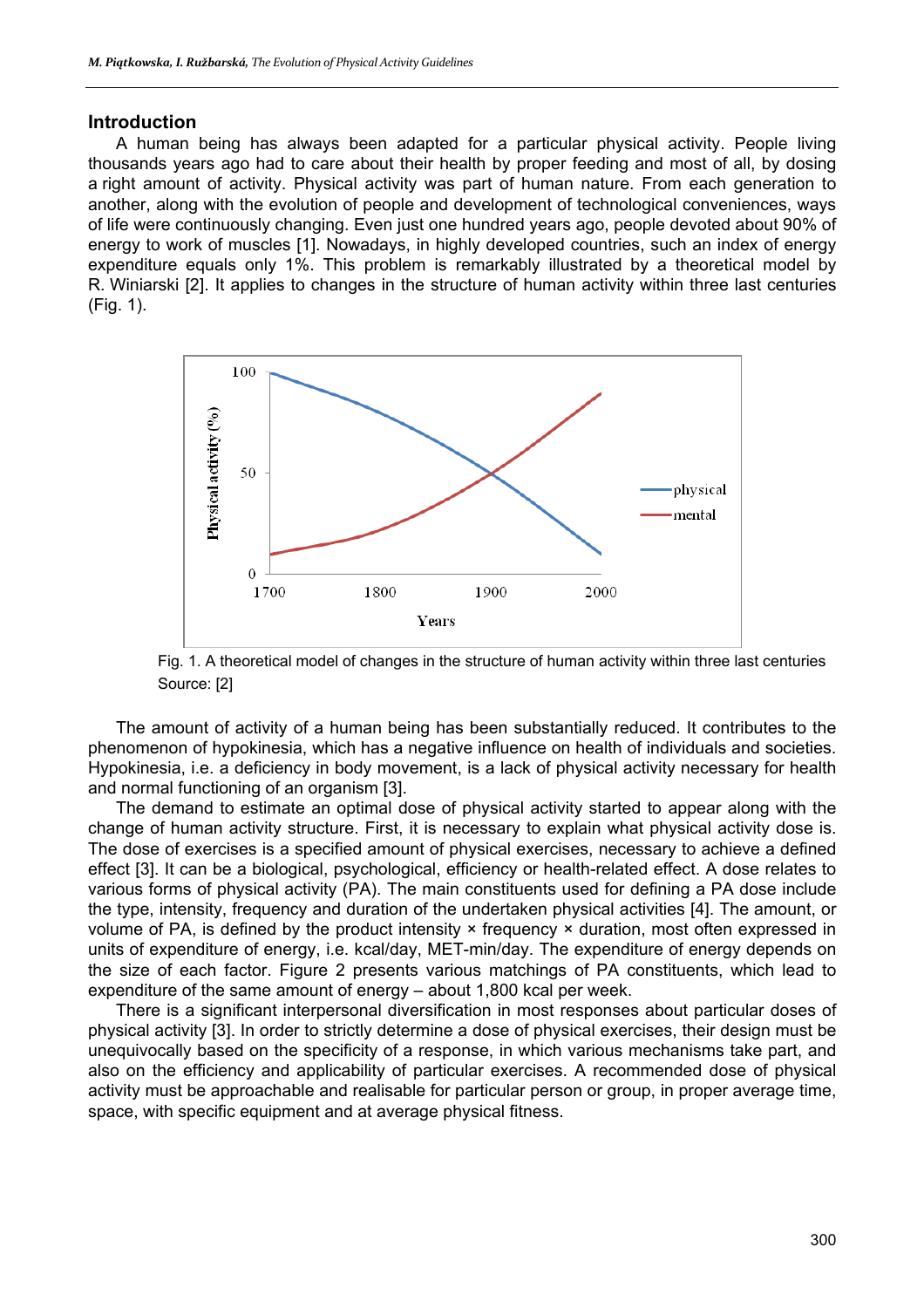

Fig. 2. Elements of physical activity, leading to expenditure of the same amount of energy Source: [4]

Literature also specifies an optimal dose of physical activity or physical exercises. An optimal dose implicates not only reducing the level of ischemic heart disease risk but mainly providing wellbeing [3].

Hypokinesia occurs when a person does not provide his/her own body with the so-called minimum of physical activity. The minimum of physical activity is the lowest recommended daily or weekly dose of activity, which is necessary to maintain good health and well-being [3].

The problem of rules of dosing physical activity and determining its minimum began to be noticed as early as at the beginning of the 19<sup>th</sup> century, but intensification of this interest took place much later – in the 1970s. It was analysed in what way, how often, at what intensity and for what period one should exercise in order to keep physical, mental and social well-being. Numerous health-related and medical prescriptions were published as a result of this continuous debate over specifying an optimal dose of physical activity and ways of its propagating. On the basis of results of studies on the state of health and the level of physical activity, experts, mainly in medicine and physiology, developed guidelines for an optimal dose of exercises. Recommendations evolved along with the advance in these fields of science. Some aspects related to the diversity of these recommendations result from indeterminacy of biomedical sciences, what has an influence on methodological differences in collecting and subsequent interpreting of existing data [5]. Other incoherencies result from the fact that researchers focus on various health effects addressed to various groups. Needs of motor activity are totally individualised and depend on e.g. the stage of growth (recommendations for children and adults are different), sex, living conditions, health status, the level of physical fitness or genetic results [6]. Additionally, it is natural that the minimum for keeping good health is different from the one for improving the state of health.

As the scientific support for the impact of physical activity on health has grown, physical activity recommendations for the public have been modified. The aim of the paper is to present the evolution of physical activity guidelines, which were formed on the basis of existing research evidence, produced by prominent experts, mainly in physiology and medicine.

#### **Material and Methods**

The process used in literature review was highly systematic and comprised a number of distinct phases: 1) searching – a systematic identification of potentially relevant studies on physical activity guidelines or health-enhancing physical activity recommendations. The following databases were searched: ISI, SPORTDiscus and NLM; 2) screening – an application of pre-determined inclusion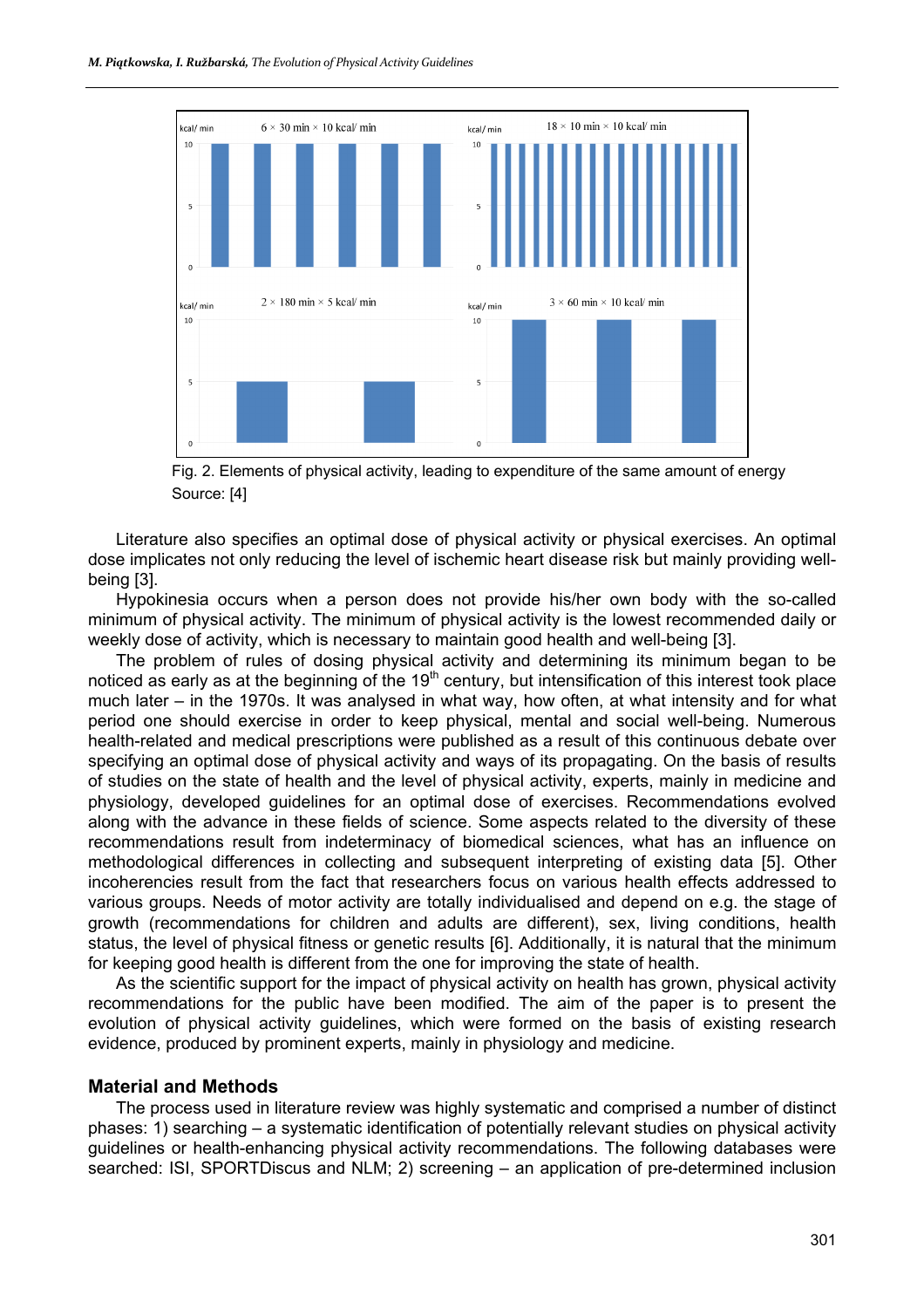and exclusion criteria derived from the review question to report titles, abstracts and full texts; 3) data-extraction – an in-depth examination of studies, meeting the pre-determined inclusion and exclusion criteria, to assess the quality of the study and extract evidence in support of the in-depth review; 4) synthesis – a development of a framework for data analysis and identification of key themes; 5) reporting and dissemination – a presentation of the review findings. In order to interpret the content of text data, a qualitative content analysis was applied. It was supported by Qualitative Data Analysis (QDA) computer software package NVivo 9.

## **Results and Discussion**

The earliest recommendations for physical activity to achieve fitness and health benefits were based on systematic comparisons of effects from different profiles of exercise training. Findings presented by Karvonen, Kentala and Mustala [7] have become a classic in exercise science. They observed the effects of treadmill running on endurance fitness in a small number of medical students. They reported that training intensity corresponding to the heart rate of at least 60% of the maximal heart rate was required to produce significant gains in cardiorespiratory fitness. Karvonen's program was presented in terms of minima for the frequency, duration and intensity of training.

Other recommendations were published by Cooper<sup>1</sup> who developed the Aerobics Point System as a way to quantify exercise [8]. The Aerobics Point System is calculated on the basis of the type, intensity and duration of an aerobic exercise. Cooper has documented 41 aerobics exercises that provide aerobic benefit. The top 5 are cross-country skiing, swimming, running or jogging, cycling and walking. The system recommended accumulating 120 aerobic points each month (or 30 points per week) to score the beneficial effects of different aerobic exercises on the heart, lungs, and the circulatory system. Table 1 provides examples of point values assigned to particular exercises by Cooper.

Tab. 1. Examples of point values in Cooper's point system

| <b>Activity</b>          | Time              | <b>Point value</b> |
|--------------------------|-------------------|--------------------|
| Walking/ running 2 miles | 16-20 min         |                    |
| Cycling 2 miles          | $< 6 \text{ min}$ | 2.5                |
| Swimming 300 yards       | $< 5$ min         | 3.75               |
| Cross-country skiing     | 60 min            | 18                 |
| Fencing                  | 50 min            | 5                  |

Source: [9]

 $\overline{a}$ 

In the 1960s and the 1970s, expert panels and committees, operating under auspices of health- or fitness-oriented organizations, began to recommend specific physical activity programs or exercise prescriptions for improving health.

The American College of Sports Medicine (ACSM) was an early leader in providing specific recommendations by publishing *Guidelines for Graded Exercise Testing and Exercise Prescription* in 1975 and a position statement by ACSM T*he Recommended Quantity and Quality of Exercise for Developing and Maintaining Fitness in Healthy Adults* issued in 1978. The key guidelines of ACSM based on substantial clinical experience are presented in Table 2. This statement is effective, with little alterations, till the present day. Due to its medical character, ACSM mainly focused on heart and pulmonary efficiency and cardiologic rehabilitation but also on prevention of the osseous system diseases [10].

<sup>1</sup> Dr. Kenneth H. Cooper (M.D., M.P.H.) joined the military in 1957, served in the U.S. Army and U.S. Air Force, Dr. Cooper served as a flight surgeon and director of the Aerospace Medical Laboratory in San Antonio. He dreamed of becoming an astronaut and worked with NASA to help create the conditioning program preparing America's astronauts for space and in-flight anti-deconditioning program used on board spacecraft.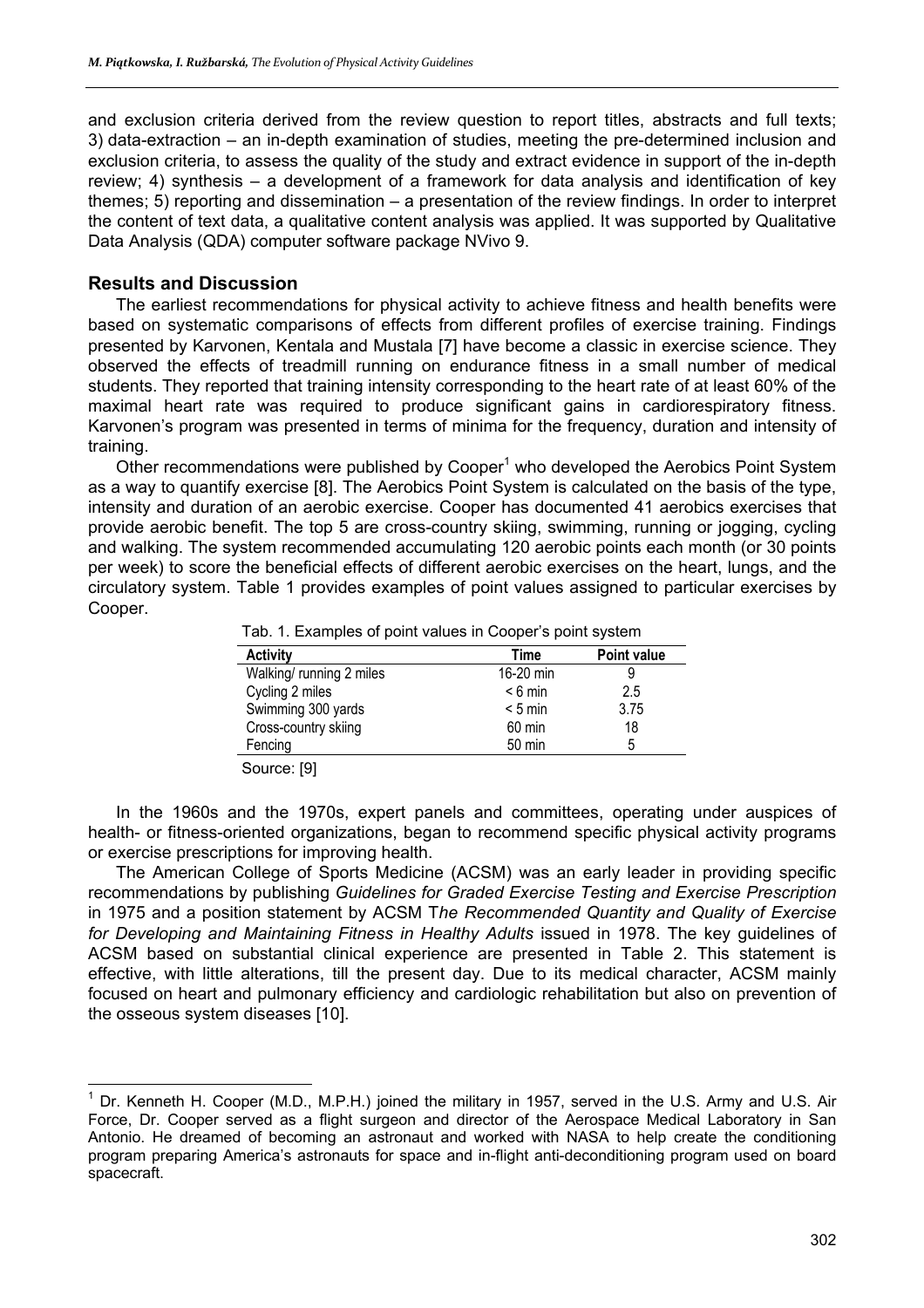|                       | <b>Physical activity</b> |                                   |                                        |                                                 |
|-----------------------|--------------------------|-----------------------------------|----------------------------------------|-------------------------------------------------|
| Year of<br>publishing | Frequency<br>(day/week)  | <b>Duration time</b><br>(min/day) | Intensity<br>(% of max. heart<br>rate) | Objective                                       |
| 1975                  | $3-5$                    | 20-45                             | 70-90                                  | cardio-respiratory fitness                      |
| 1978                  | $3-5$                    | 15-60                             | 50-85                                  | cardio-respiratory fitness                      |
| 1980                  | $3-5$                    | 15-60                             | 50-85                                  | cardio-respiratory fitness                      |
| 1986                  | $3-5$                    | 15-60                             | 50-85                                  | cardio-respiratory fitness                      |
| 1990                  | $3-5$                    | 20-60                             | 50-85                                  | cardio-respiratory fitness and body composition |
| 1991                  | $3-5$                    | 15-60                             | 40-85                                  | cardio-respiratory fitness                      |
| 1995                  | $3-5$                    | 20-60                             | 40-85                                  | cardio-respiratory fitness                      |
| 1998                  | $3-5$                    | $\geq 20$                         | 40-85                                  | cardio-respiratory fitness and body composition |
| 2000                  |                          | $\geq 20$                         | 40-85                                  | health promotion                                |

| Tab. 2. Evolution of physical activity minimum, recommended by ACSM |  |  |  |  |  |  |  |
|---------------------------------------------------------------------|--|--|--|--|--|--|--|
|---------------------------------------------------------------------|--|--|--|--|--|--|--|

Source: [5]

Establishing a medical approach to recommending exercise drew on research performed on heart patients. In 1975, the American Heart Association (AHA) published guidelines on exercise prescription for patients with cardiovascular diseases. They assumed the frequency of exercise at 3–4 times a week, the intensity at 70-85% HR<sub>max</sub> and the duration of 20–60 minutes. AHA's first guidelines were important as they helped to establish a place for exercise in medical practice [4].

A universal model of training, considering optimal recommendations regarding the frequency, volume and intensity, was the rule 3×30×130 (11). According to this rule, one should train three times a week for 30 minutes with such intensity that his or her heart rate was equal to 130 beats per minute. A specified intensity level is a prerequisite for shaping physical capacity, which is conditioned by efficiencies of the cardiovascular and respiratory systems [12]. It is related to processes of transport and use of oxygen, which is necessary to process energy while conducting work. It was a general rule regarding a dose of physical activity, which was to be used by all adults, not working manually. As far as children and youth are concerned, there was a proposed enriched model, which considered higher motor demands of a developing organism and also a diversity and versatility of motor activities. Each child should be physically active every day for 2–3 hours, of which some activity should be intensive enough for the heart rate to increase to 130–140 HR/min in 2–3 continuous 5–10-minute periods [11].

Between 1978 and 1990, most exercise recommendations ware based on 1978 ACSM position statement, even though it addressed only cardiorespiratory fitness and body composition. These guidelines proved invaluable as far as promoting cardiorespiratory endurance is concerned, although many people overinterpreted them as guidelines for promoting overall health.

In the 1990s in the USA, a series of recommendations for pro-health exercises was published. They concerned the prevention of particular diseases not a promotion of health in a wider sense. Recommendations of the American Heart Association applied to the positive role of physical exercises in preventing ischemic heart disease and cardiologic rehabilitation [13–16]. The American Association of Cardiovascular and Pulmonary Rehabilitation also published guidelines regarding the influence of exercises on cardiologic [17, 18] and pulmonary rehabilitation [19].

Over the time interest developed in potential health benefits of more moderate forms of physical activity. ACSM 1998 guidelines concern the amount and quality of physical activity, leading to a development and maintaining heart-pulmonary efficiency, proper body composition, strength and muscle endurance and suppleness [20]. The guidelines include: 1) frequency, 2) intensity, 3) duration time and 4) type of activity:

1) frequency - 3–5 days a week,

2) intensity - 55/65%–90% of max. frequency of the heart beat, or

- 40/50%–85% of reserve of max. oxygen uptake (*VO2*R) or heart rate reserve (HRR),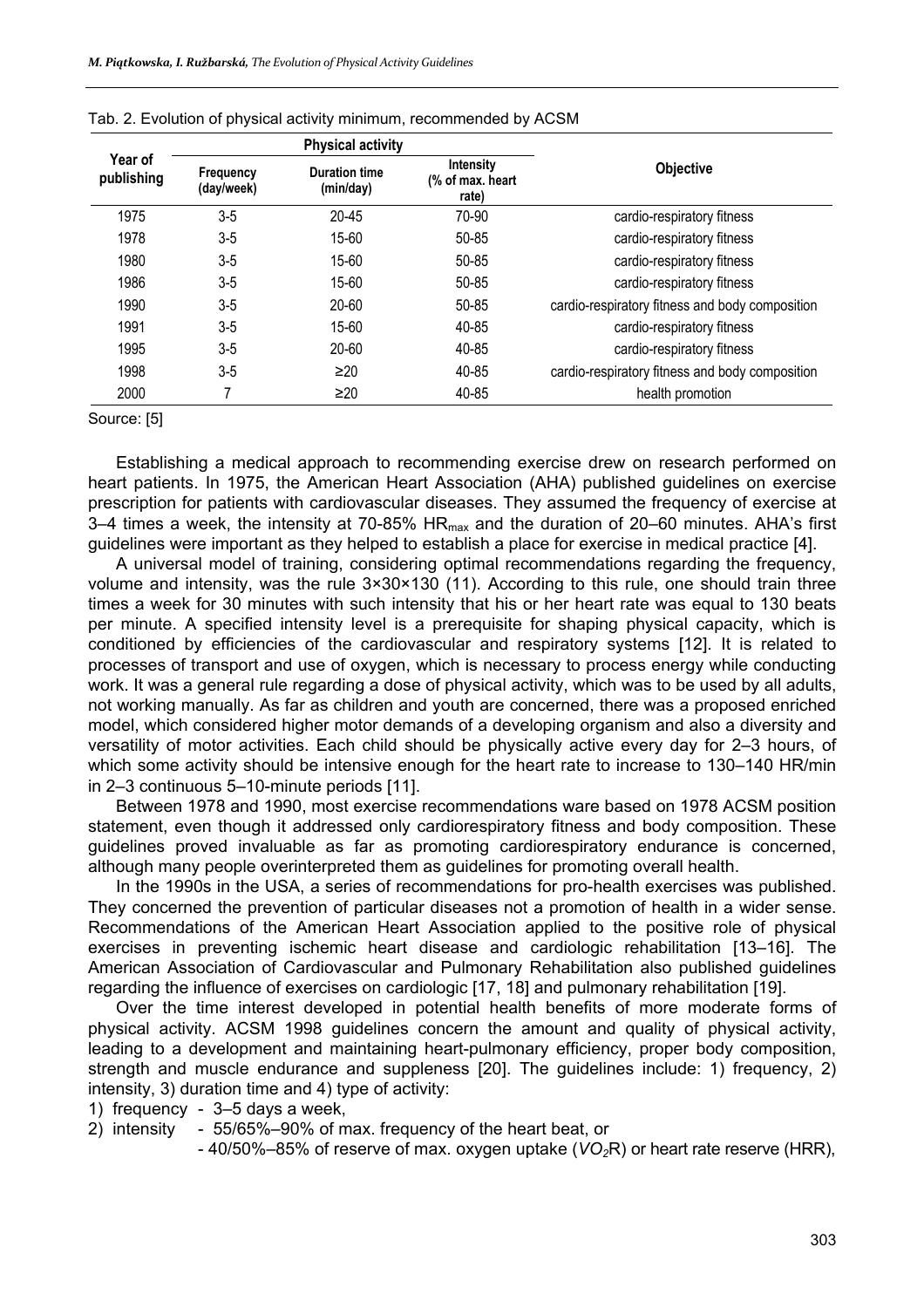- for persons not physically fit: 55–64% of max. heart beat frequency or 40–49% of  $VO<sub>2</sub>$  reserve,

- 3) duration 20–60 minutes of continuous or discontinuous physical effort.
- However, it must be stressed that effort can be recorded when it lasted at least 10 minutes continuously. Thus, it is necessary to sum 10-minute doses within the whole day. Duration time also depends on the intensity of the activity. Physical activity of lower intensity should be undertaken for a longer period of time (30 minutes or more), while in the case of people professionally training sport, this time is reduced to at least 20 minutes.
- 4) type it is recommended to do any activity which activates large muscle groups, can be done without breaks, is based on rhythmical and aerobic exercises, i.e. hikes, jogging, cycling, crosscountry skiing, aerobics, rowing, swimming, rollerblading or skating.

ACSM also recommends endurance exercises as a supplement of training for adults. Obviously, such exercises should be adjusted to individual needs of a particular person and should be a stimulus for developing the main muscle groups. A set of 8–10 exercises should be repeated 8–12 times, 2–3 times a week. What is more, ACSM advises stretching training, both static and dynamic, done at the same frequency as endurance exercises.

The concept of cumulating exercises, lasting minimum 8–10 minutes, which can bring advantageous health results, was presented as a common stance, accepted by the Centre for Disease Control and Prevention and the American College of Sports Medicine (ACSM) [21]. However, these guidelines were based mainly on indirect data from observations of circulatory system diseases and results of some experimental research [4]. Results of these studies indicate that there are no significant differences between effects of short and long periods of physical activity. There are many propagators of the opinion that repeated short doses of physical activity are less effective than the longer ones [22, 23]. However, there are works which show that effects of shorter but cumulated exercises are similar to those of longer activities. [24–26]. Haskel et al. [4] stress that there are few studies arguing for an 8-10 minutes dose of activity, yet they regard this concept as important and still valid.

The 1995 guidelines were a breakthrough in considerations regarding the evolution of a physical activity dose as they did not focus on preventing a particular disease but concerned improvements in health on a general-population scale. It was stressed that each adult person should undertake physical activity for most days of the week or even everyday. Everyday physical effort of moderate intensity should last at least 30 minutes. A daily dose of physical activity can be a walk for 3–3.5 km or other motor activities, which require the expenditure of 200 kcal a day or 1,400 kcal a week, i.e. recreational physical activity, physical effort at work or household chores.

After publishing the report of CDC and ACSM, other organisations, i.e. US Surgeon General [27], National Institutes of Health [28], WHO and the International Organisation of Sports Medicine [FIMS] [29–31] adopted a similar position in the scope of promoting physical activity. All these organisations propagate pro-health ways of life, try to increase societies' consciousness regarding the role of potential values resulting from undertaking physical activities regularly, i.e. improving human mental, physical and social well-being. They also stress the risk emerging from a sedentary way of life, having influence on development of numerous chronic diseases. Their strategies also stress the role of national authorities in developing pro-health policies and resulting programmes, based on activating the society to engage in various forms of physical activity.

It also seems interesting to present guidelines of Japanese scientists, who determine a minimum of physical activity at about ten thousand steps a day, in the form of a walk [32]. Hatano noted that pedometers, presented by Leonardo da Vinci over 500 years ago, appeared on the market in 1965, using the name "*manpo-meter*" ["manpo" in Japanese means 10,000 steps]. Both the concept itself and the device were accepted by the whole world and started to be used by clubs which organise hiking excursions. The concept of 10,000 steps seems to be a reasonable dose of everyday physical activity for healthy people, which is based on numerous research results [33, 34]. However, initial reports show that the aim of 10,000 steps is impossible to be achieved by elderly people and those who suffer from chronic diseases. On the other hand, this dose seems to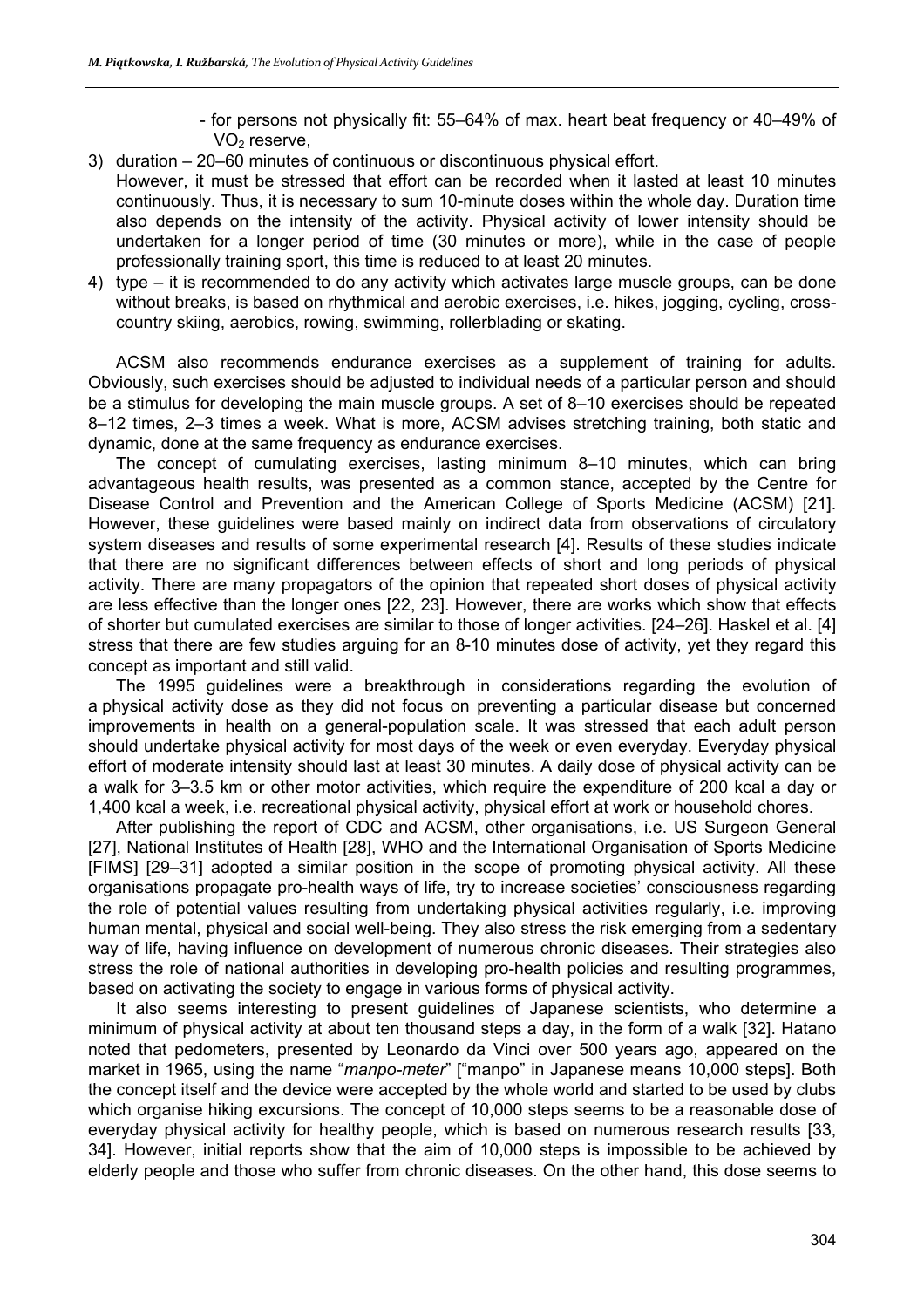be too low for children and for people trying to fight their obesity. On the basis of regular review of the subject literature, C. Tudor-Locke and A. Myers [34] described norms for particular groups (Fig. 3).



Fig. 3. Anticipated number of steps for particular groups of people. Source: [35]

Considering research results, it is recommended that children aged 8–10 walk from 12,000 to 16,000 steps a day. Of course, a lower norm is addressed to girls and for women in further cases. Youth aged 14–16 should march 11–12 thousand steps a day. It is advised that healthy adults aged 20–25 should walk 7,000–13,000 steps a day. In the case of elderly people, a recommended dose of activity is lower – 6,000–8,500 steps a day is an advised dose for persons over 50 years old. Disabled people or persons suffering from chronic diseases should also undertake physical activity and a daily dose for them, expressed in steps, should be equal to 3,500–5,500 steps.

On the basis of the number of steps, C. Tudor-Locke and D. Basset [33] determined levels of physical activity for healthy population (Tab. 3).

| <b>Number of steps</b> | Level of physical activity |  |
|------------------------|----------------------------|--|
| $5000$                 | Sedentary lifestyle index  |  |
| 5000-7499              | Low active                 |  |
| 7500-9999              | 'somewhat' active          |  |
| ≥10000                 | Active                     |  |
| >12500                 | highly active              |  |
|                        |                            |  |

Tab. 3. Classification of pedometer-determined physical activity in healthy adults

Source: [33]

According to experts, it is obligatory to walk at least 15,000 steps a day in order to lose overweight. There are lists of activities, in which a minute of physical activity is recalculated into steps (Tab. 4). It enables a comparison of the conducted activity with recommendations regarding the number of steps. Thus, for example, 30 minutes of washing a car would be equal to 2,610 steps and 30 minutes of playing handball to 10,440 steps.

It is worth referring the guidelines regarding the number of steps to traditional recommendations of international organisations. Welk et al. [36] estimated that 3,800–4,000 steps correspond to a 30-minutes walk with moderate intensity, so it would be a sufficient effort according to the 1995 CDC and ACSM guidelines. However, it does not meet guidelines regarding number of steps. It mainly results from the complexity of movements which is present in other than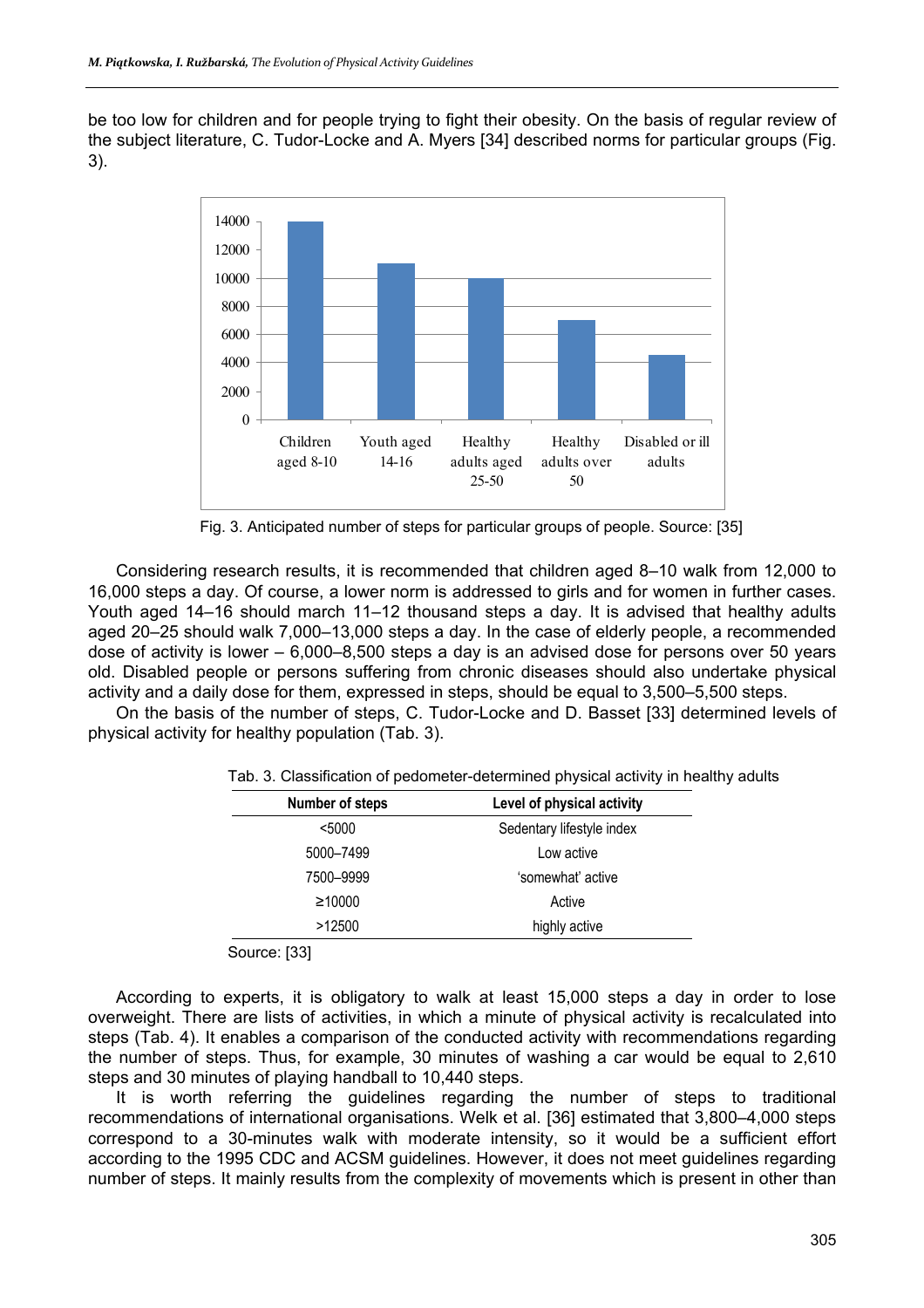marching physical activities, which results in the fact that it is not recommended to directly compare traditional guidelines with those of Japanese scientists.

| <b>Physical activity</b> | Number of steps per minute |
|--------------------------|----------------------------|
| Boxing                   | 349                        |
| Raking leaves            | 125                        |
| Ice-skating              | 203                        |
| Yoga                     | 72                         |
| Mowing                   | 160                        |
| Washing car              | 87                         |
| Handball                 | 348                        |
| Squash                   | 348                        |

Tab. 4. Exemplary activities, recalculated to the number of steps

Source: www.10k-steps.com (26.10.2007)

Another unit used in determining an optimal physical activity dose is PAL (Physical Activity Level). The PAL value specifies a daily energy expenditure as a multiplicity of the basal metabolic rate [37, 38]. It is calculated on the basis of the ratio of the total energy expenditure (TEE) to the basal energy expenditure (BEE) – thus, PAL=TEE/BEE. Table 5 presents a classification of the population according to the current PAL. According to the WHO report [37], it is recommended that people undertake physical activity during the whole life and that the activity level be maintained at the minimum level of PAL=1.75. This dose is also advised in order to avoid the problem of obesity.

Tab. 5. Lifestyle vs. the PAL level

| Lifestyle         | <b>Current PAL</b> | <b>Recommended PAL</b> |
|-------------------|--------------------|------------------------|
| Sedentary         | 1.40               | $\geq 1.75$            |
| Limited activity  | $1.55 - 1.60$      | $\geq 1.75$            |
| Physically active | $\geq 1.75$        | $\geq 1.75$            |
|                   |                    |                        |

Source: [37]

 $\overline{a}$ 

American IOM (Institute of Medicine) also uses PAL to determine recommendations concerning doses of physical activity [39]. IOM advises a daily physical activity at the minimum PAL level of 1.6. It corresponds to physical activity of moderate intensity, lasting 60 minutes (e.g. a walk or jogging at a pace of 3–4 miles per hour) or a shorter dose of more intensive effort lasting 30 minutes (e.g. jogging at the speed of 5.5 miles/hour)<sup>2</sup>. Such an amount of physical activity is a base of an active lifestyle.

It is known that physical activity is also necessary to maintain proper weight and to prevent gaining excess kilograms. IASO (International Association for the Study of Obesity) convened an experts panel in order to evaluate data regarding amounts of physical activity necessary for maintaining healthy body mass and for reducing excess fat in adults [40]. Scientists reached an agreement and warned that a 30-minute dose is not sufficient to fight obesity. For preventive aims in the case of previously obese people, it is necessary to undertake physical activities of moderate intensity lasting from 60 to 90 minutes or shorter but more intensive efforts. Despite a lack of more detailed data, IASO claims that everyday physical activity of moderate intensity, lasting 45–60 minutes is necessary for preventing overweight or obesity. It corresponds to PAL=1.7.

<sup>&</sup>lt;sup>2</sup> One English mile equals to 1,609.34m, which means that moving at the speed of 3 miles per hour, one covers a distance of 4,828m in this period of time.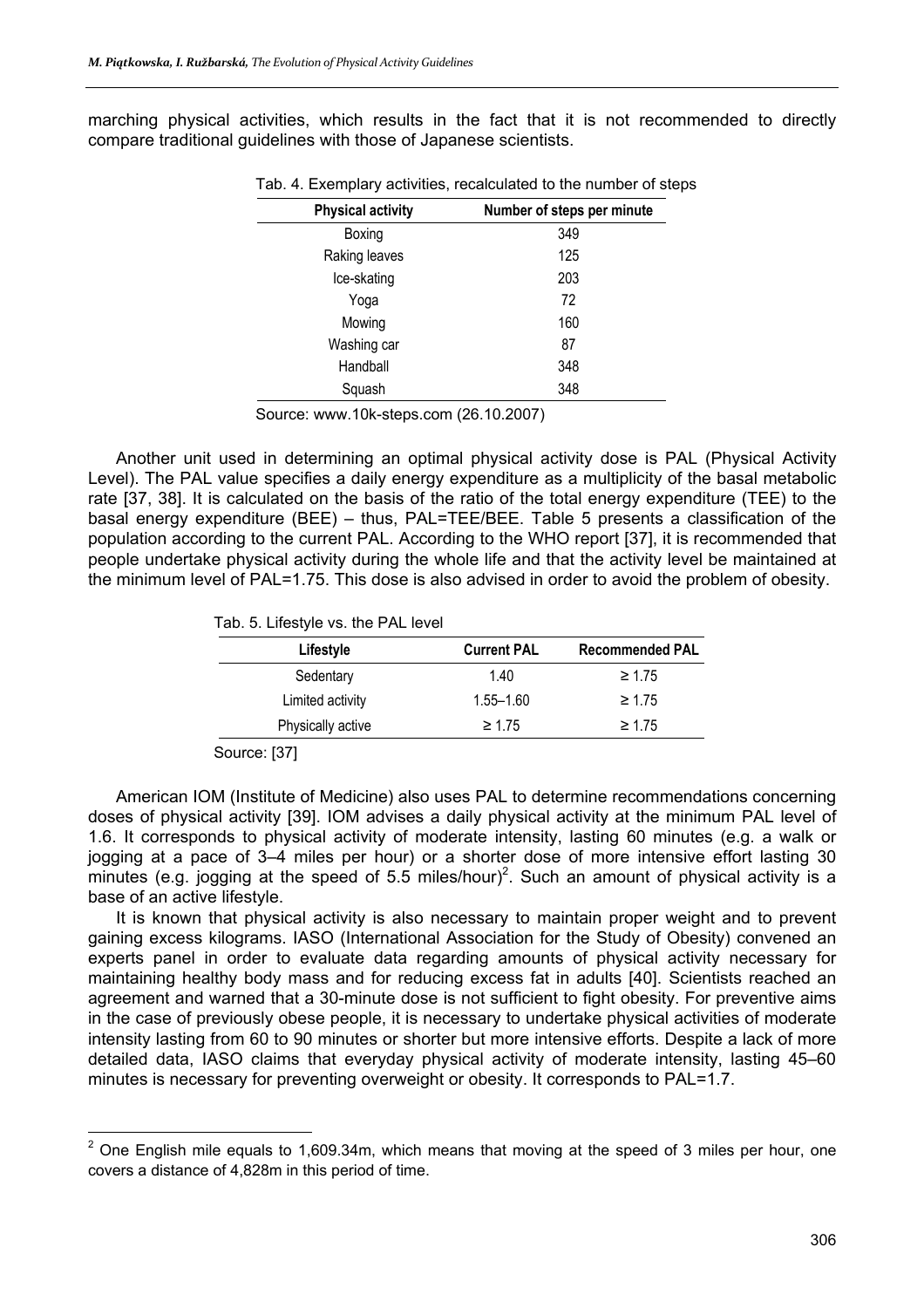Table 6 presents recommendations of physical activity according to the physical activity level (PAL).

| rab. 6. Companson or PAL recommendations or university panels |                        |                           |  |
|---------------------------------------------------------------|------------------------|---------------------------|--|
| Report                                                        | <b>Recommended PAL</b> | <b>Walking equivalent</b> |  |
| <b>WHO</b>                                                    | 1.75                   |                           |  |
| <b>IOM</b>                                                    | $1.60 - 1.70$          | 60 minutes                |  |
| <b>IASO</b>                                                   | 1.70                   | 45–60 minutes             |  |
|                                                               |                        |                           |  |

Tab. 6. Comparison of PAL recommendations of different panels

Source: [38]

It has been over 10 years since CDC and ACSM published their guidelines in 1995. Within this period, a series of studies on biological mechanisms according to which physical activity has a positive influence on health and the quality of life has been conducted. Scientists observed that recommendations regarding the necessity of 30-minute moderate effort during most of the days was not met and the sedentary lifestyle still remained a substantial problem, which affects many people. In order to present broader and more specific guidelines regarding an optimal dose of physical activity, researchers from ACSM and AHA observed progresses from 1995 and made an update to the report from ten years before [41]. New recommendations concern healthy adults, aged 18–65. In order to improve and keep a good state of health, one must undertake physical activity of moderate intensity for at least 30 minutes a day, five days a week or intensive physical effort for at least 20 minutes a day, three days a week. It is also possible to combine intensive and moderate activities, for example 30 minutes of fast marching twice a week and 20 minutes of jogging on two other days. This dose of physical activity should be a supplement to everyday activities, i.e. cooking, shopping or activities lasting less than 10 minutes, like walking around a house, an office or coming from a parking lot to a house. Haskell, Lee et al. [41] also advice exercises improving muscle strength and increasing body endurance at least twice a week. The authors add that these should not be consecutive days. A set of 8 to 10 exercises for developing the main muscle groups should be repeated 8–12 times. People who want to improve their physical fitness and to reduce the risk of chronic diseases incidence should exceed the recommended minimum of physical activity. In order to avoid gaining overweight, one must increase the dose to a level adjusted to individual needs of a body, which provides an energetic balance.

Apart from guidelines for healthy adults, stressing the role of physical activity in the process of healthy ageing, ACSM and AHA published recommendations regarding physical activity for elder people, aged over 65 and for people aged from 50 to 64 who suffer from chronic diseases and functional constrains [42]. These recommendations do not substantially differ from the mentioned earlier; however, they specifically define physical activity intensity, according to the physical fitness of an older person. In order to improve and keep a good state of health, one must undertake physical activity of moderate intensity for at least 30 minutes a day, five days a week or intensive physical effort for at least 20 minutes a day, three days a week. Using a 10-point scale, where "0" corresponds to sitting and "10" is given to activities done using whole power, moderate physical activity, leading to a slightly raised heart beat and faster breathing, would be marked 5-6 and intensive activity, leading to substantially higher heart beat and breathing – 7–8. Due to the diversification of levels of physical fitness of elderly people, some would regard a moderately intensive walk as a slow march, other as a fast march. In order to raise muscle strength and increase body endurance, it is recommended to do a set of 8–10 exercises, with 10–15 repetitions, at least twice a week. Elderly people should also do exercises to increase body suppleness, lasting at least 10 minutes, done twice a week and also do exercises improving balance, which would prevent collapsing.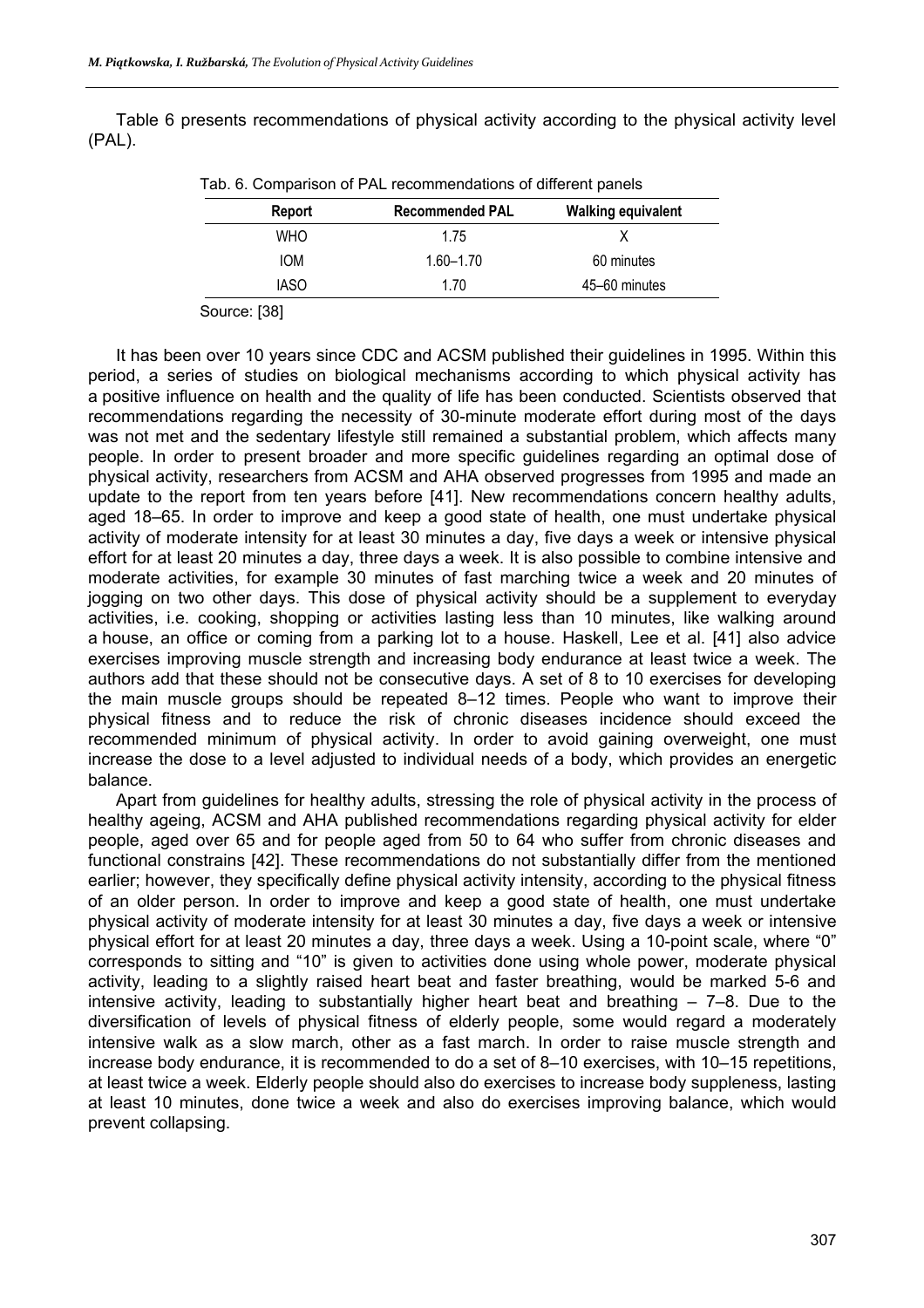## **Conclusions**

Accurate quantification of physical activity behaviours is important to epidemiologists, physiologists and behavioural scientists as well as to health practitioners challenged to address the public health threat to sedentarism.

Using epidemiological, clinical and laboratory methods, different expert committees have independently arrived at similar conclusions about the need for physical activity in daily life. The traditional, structured approach involved rather specific recommendations regarding the type, frequency, intensity and duration of an activity. Recommended activities typically included fast walking, running, cycling, swimming, or aerobics classes. More recently, physical activity recommendations have adopted a lifestyle approach to increasing activity. It includes common activities, such as climbing stairs instead of taking the lift), doing more household work, and engaging in recreational activity.

Formulating guidelines regarding an optimal dose of physical activity which could be universal for everybody is very problematic. A recommended dose of physical activity must be approachable and adjusted to a particular person or a group. Therefore, it must be recognised that all recommendations should be used in the context of participant's needs, goals and initial abilities.

While determining a dose of physical exercises, one must consider various aspects of physical activity. Along with increasing physical effort, the risk of injury grows [4].

Due to the above, when planning a programme of physical activity, one must especially focus on the intensity of effort, as it is often a cause of medical complications. There is a lack of study results which could specify a moment when an increase in physical activity would not provide additional pro-health advantages. Physical activity of high intensity, e.g. running, will have a more positive influence on a particular biological parameter but moderate physical activity, e.g. a faster march, provides a more advantageous general pro-health effect due to a low risk of collapsing, hurting or injuring oneself. While creating guidelines, one must pay attention to maximising the advantages coming from undertaking physical activity regularly and keeping a risk rate at the minimal level. Emphasis should be placed on factors that result in permanent lifestyle change and encourage a lifetime of physical activity.

## **References**

- 1. Grabowski H. Teoria fizycznej edukacji [in Polish] [Theory of physical education]. Warszawa: Wydawnictwa Szkolne i Pedagogiczne; 1999.
- 2. Winiarski R. Wstęp do teorii rekreacji [in Polish] [Introduction to theory of recreation]. Kraków: AWF; 1989.
- 3. Wolańska T, editor. Leksykon sport dla wszystkich rekreacja ruchowa [in Polish] [Lexicon sport for all - movement recreation]. Warszawa: Wydawnictwo AWF; 1997.
- 4. Haskell WL. Dose-Response Issues in Physical Activity, Fitness, and Health. In: Bouchard C, Blair SN, Haskell WL, editors. *Physical Activity and Health*. Champaign: Human Kinetics; 2007,1030-1039.
- 5. Blair SN, LaMonte MJ, Nichaman MZ. The evolution of physical activity recommendations: how much is enough? *Am J Clin Nutr* 2004 May;79(5):913S-20S.
- 6. Kucera M. Ilościowa ocena potrzeb ruchowych dzieci [in Polish] [Quantitive assessment of movement needs of children]. *Wychowanie Fizyczne i Higiena Szkolna* 1983;8:323.
- 7. Karvonen MJ, Kentala E, Mustala O. The effects of training on heart rate; a longitudinal study. *Ann Med Exp Biol Fenn* 1957;35(3):307-15.
- 8. Cooper KH. Aerobics. New York: Bentam Books, Inc.; 1968.
- 9. Cooper KH. The point system. Appendix. In: Cooper KH, editor. *The Aerobics Program for Total Well-Being*; 1982.
- 10. Shephard RJ. Physical activity, health, and well-being at different life stages. *Res Q Exerc Sport* 1995 Dec;66(4):298-302.
- 11. PRON. Stanowisko Komisji Ochrony Zdrowia Rady Krajowej PRON w sprawie stanu kultury fizycznej dzieci i młodzieży [in Polish] [Statement of Health-Protection Committee of Domestic Council *PRON* on the state of physical culture in children and youth]. *Kultura Fizyczna* 1988(7-8):1-6.
- 12. Kasperczyk T. Ilościowe i jakościowe aspekty aktywności fizycznej człowieka dorosłego [Quantitive and qualitive aspcects of physical activity of an adult] [in Polish]. *Fizjoterapia Polska* 2001;1(1):74-5.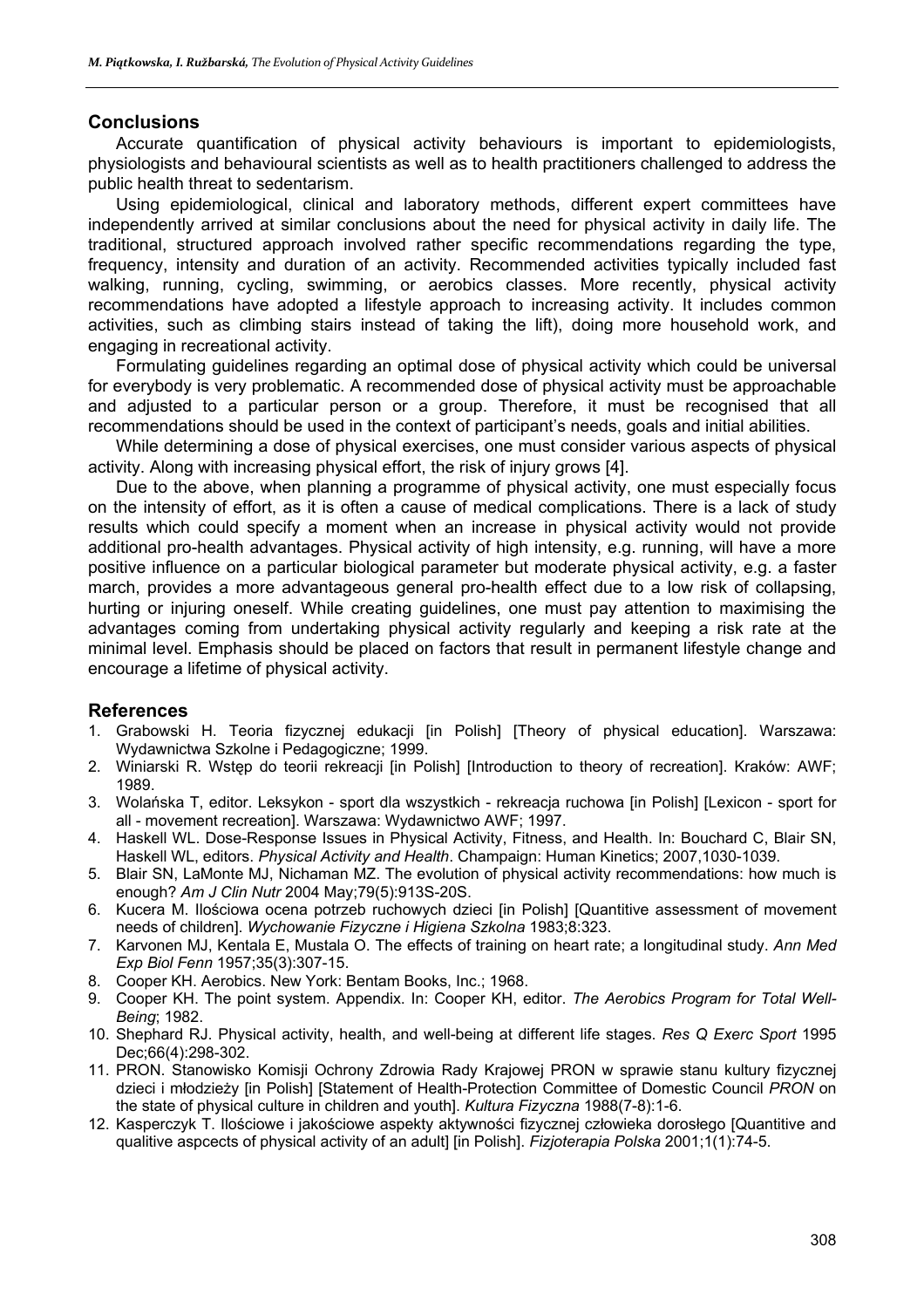- 13. AHA. Statement on exercise: benefits and recommendations for physical activity programs for all Americans: a statement for health professionals by the Committee on Exercise and Cardiac Rehabilitation of the Council on Clinical Cardiology. *Circulation* 1992;86:340-344.
- 14. AHA. Cardiac rehabilitation programs. A statement for healthcare professionals from the American Heart Association. *Circulation* 1994 Sep;90(3):1602-10.
- 15. AHA. Exercise standards: a statement for healthcare professionals from the American Heart Association. *Circulation* 1995;91:580–615.
- 16. Blair SN, Powell KE, Bazzarre TL, et al. Physical inactivity. Workshop V. AHA Prevention Conference III. Behavior change and compliance: keys to improving cardiovascular health. *Circulation* 1993 Sep;88(3):1402-5.
- 17. AACVPR. American Association of Cardiovascular and Pulmonary Rehabilitation. Guidelines for cardiac rehabilitation programs. Champaign, IL: Human Kinetics; 1991.
- 18. Vuori I. Exercise and physical health: musculoskeletal health and functional capabilities. *Res Q Exerc Sport* 1995 Dec;66(4):276-85.
- 19. AACVPR. American Association of Cardiovascular and Pulmonary Rehabilitation. Guidelines for pulmonary rehabilitation programs. Champaign, IL: Human Kinetics; 1993.
- 20. ACSM. American College of Sports Medicine Position Stand. The recommended quantity and quality of exercise for developing and maintaining cardiorespiratory and muscular fitness, and flexibility in healthy adults. *Med Sci Sports Exerc* 1998 Jun;30(6):975-91.
- 21. Pate RR, Pratt M, Blair SN, et al. Physical activity and public health. A recommendation from the Centers for Disease Control and Prevention and the American College of Sports Medicine. *JAMA* 1995 Feb 1;273(5):402-7.
- 22. Woolf-May K, Kearney EM, Owen A, Jones DW, Davison RC, Bird SR. The efficacy of accumulated short bouts versus single daily bouts of brisk walking in improving aerobic fitness and blood lipid profiles. *Health Educ Res* 1999 Dec;14(6):803-15.
- 23. Jakicic JM, Wing RR, Butler BA, Robertson RJ. Prescribing exercise in multiple short bouts versus one continuous bout: effects on adherence, cardiorespiratory fitness, and weight loss in overweight women. *Int J Obes Relat Metab Disord* 1995 Dec;19(12):893-901.
- 24. Macfarlane DJ, Taylor LH, Cuddihy TF. Very short intermittent vs continuous bouts of activity in sedentary adults. *Prev Med* 2006 Oct;43(4):332-6.
- 25. Schmidt WD, Biwer CJ, Kalscheuer LK. Effects of long versus short bout exercise on fitness and weight loss in overweight females. *J Am Coll Nutr* 2001 Oct;20(5):494-501.
- 26. Hardman AE. Issues of fractionization of exercise (short vs long bouts). *Med Sci Sports Exerc* 2001 Jun; 33(6 Suppl):S421-7; discussion S52-3.
- 27. CDC. Surgeon General's report on physical activity and health. From the Centers for Disease Control and Prevention. *JAMA* 1996 Aug 21;276(7):522.
- 28. NIH. Physical activity and cardiovascular health. NIH Consensus Development Panel on Physical Activity and Cardiovascular Health. *JAMA* 1996 Jul 17;276(3):241-6.
- 29. Waxman A. WHO global strategy on diet, physical activity and health. *Food Nutr Bull* 2004 Sep; 25(3):292-302.
- 30. Blair SN, Bouchard C, Gyarfas I, Holmann W, Iwane H, Knuttgen HG, et al. Exercise for health. WHO/FIMS Committee on Physical Activity for Health. Bulletin WHO. 1995.
- 31. WHO. Steps to health: a European framework to promote physical activity for health. Regional Office for Europe. 2007.
- 32. Hatano Y. Use of the pedometer for promoting daily walking exercise. *Intern Council for Health, Phys Educ, and Recreation* 1993(29):4-8.
- 33. Tudor-Locke C, Bassett DR, Jr. How many steps/day are enough? Preliminary pedometer indices for public health. *Sports Med* 2004;34(1):1-8.
- 34. Tudor-Locke CE, Myers AM. Methodological considerations for researchers and practitioners using pedometers to measure physical (ambulatory) activity. *Res Q Exerc Sport* 2001 Mar;72(1):1-12.
- 35. Tudor-Locke C. Taking steps toward increased physical activity: using pedometers to measure and motivate. *President's Council on Physical Fitness and Sports Research Digest* 2002;3(17).
- 36. Welk GJ, Differding JA, Thompson RW, Blair SN, Dziura J, Hart P. The utility of the Digi-walker step counter to assess daily physical activity patterns. *Med Sci Sports Exerc* 2000 Sep;32(9 Suppl):S481-8.
- 37. WHO. Obesity: preventing and managing the global epidemic: report of a WHO Consultation on Obesity, Geneva, 3-5 June 1997.WHO Consultation on Obesity. Geneva, Switzerland; 1998.
- 38. Brooks GA, Butte NF, Rand WM, Flatt JP, Caballero B. Chronicle of the Institute of Medicine physical activity recommendation: how a physical activity recommendation came to be among dietary recommendations. *Am J Clin Nutr* 2004 May;79(5):921S-30S.